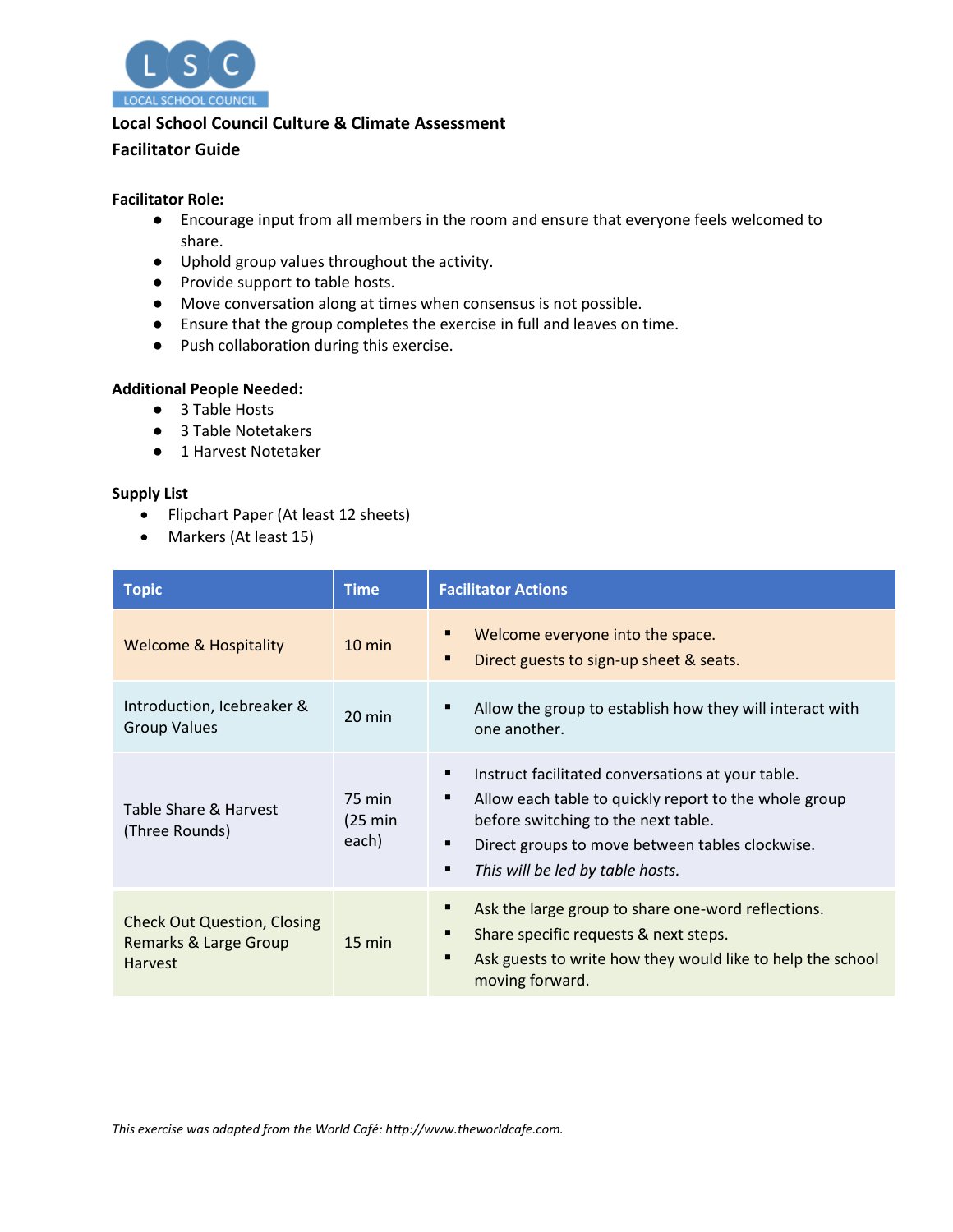

| <b>Time</b> | <b>Agenda Item</b>    | <b>Role</b>                                              | <b>Notes/Needs</b>                                                                                                                                                                                                                                                                                                                                                                                                                                                                                                                                                                                                                                                                                                                                              |
|-------------|-----------------------|----------------------------------------------------------|-----------------------------------------------------------------------------------------------------------------------------------------------------------------------------------------------------------------------------------------------------------------------------------------------------------------------------------------------------------------------------------------------------------------------------------------------------------------------------------------------------------------------------------------------------------------------------------------------------------------------------------------------------------------------------------------------------------------------------------------------------------------|
| 5:45 p.m.   | <b>Room Setup</b>     | <b>Harvest</b>                                           | <place a="" can="" everyone="" flipcharts="" have="" in="" marker<="" room="" see="" so="" th="" that="" the="" them.=""></place>                                                                                                                                                                                                                                                                                                                                                                                                                                                                                                                                                                                                                               |
|             |                       | <b>Notetaker</b>                                         | handy.                                                                                                                                                                                                                                                                                                                                                                                                                                                                                                                                                                                                                                                                                                                                                          |
|             | <b>Table Prep</b>     | <b>Table Host</b>                                        | <collect at="" flipchart="" it="" it.="" lay="" on="" paper="" questions="" table="" with="" written="" your="" your<br="">table in preparation for the activity. Have markers for everyone at your table.&gt;</collect>                                                                                                                                                                                                                                                                                                                                                                                                                                                                                                                                        |
| 6:00 p.m.   | Welcome               | <b>Facilitator</b>                                       | <start meeting.=""><br/>Greeting notes:<br/>Welcome! We thank you for coming tonight.<br/>My name is <your name="">.<br/>If you have not done so already, please sign in and find an empty seat at<br/>one of the three activity tables.<br/>There are a number of LSC members in the room <identify them="">. I speak<br/>for all of them when I say that we appreciate you all taking the time to join<br/>us tonight.<br/><give a="" and="" brief="" council="" couple="" is<br="" lsc="" of="" overview="" school's="" that="" the="" things="" your="">currently working on.&gt;</give></identify></your></start>                                                                                                                                          |
| 6:10 p.m.   | <b>Icebreaker</b>     | <b>Facilitator</b>                                       | At this time, I would like you to find a partner. Share with your partner a<br>fond memory you have from this past summer.<br>This icebreaker question is just a suggestion. Feel free to adjust as you see fit.                                                                                                                                                                                                                                                                                                                                                                                                                                                                                                                                                |
| 6:20 p.m.   | <b>Group Values</b>   | <b>Facilitator</b><br><b>Harvest</b><br><b>Notetaker</b> | Before we get into the activity, I would like us to take time to create group<br>values, which will allow us to agree on how we would like to work with<br>each other tonight.<br>Start with these norms: <these be="" flipchart="" on="" out="" paper.="" should="" written=""><br/>Respect the opinions of others in the room.<br/>Be present in the conversation. Please keep your phone silent and avoid<br/>side conversations.<br/>Assume good intent from others.<br/><allow add="" as="" away="" from="" in="" list="" or="" others="" prefer.<br="" room="" take="" the="" they="" this="">-<br/>Ask that everyone sticks to these values. Be prepared to hold those in the<br/>room accountable to abiding by these group values.&gt;</allow></these> |
| 6:30 p.m.   | <b>Explanation of</b> | <b>Facilitator</b>                                       | Now we will move into our main activity for the evening, a Culture and<br>-                                                                                                                                                                                                                                                                                                                                                                                                                                                                                                                                                                                                                                                                                     |

*This exercise was adapted from the World Café: http://www.theworldcafe.com.*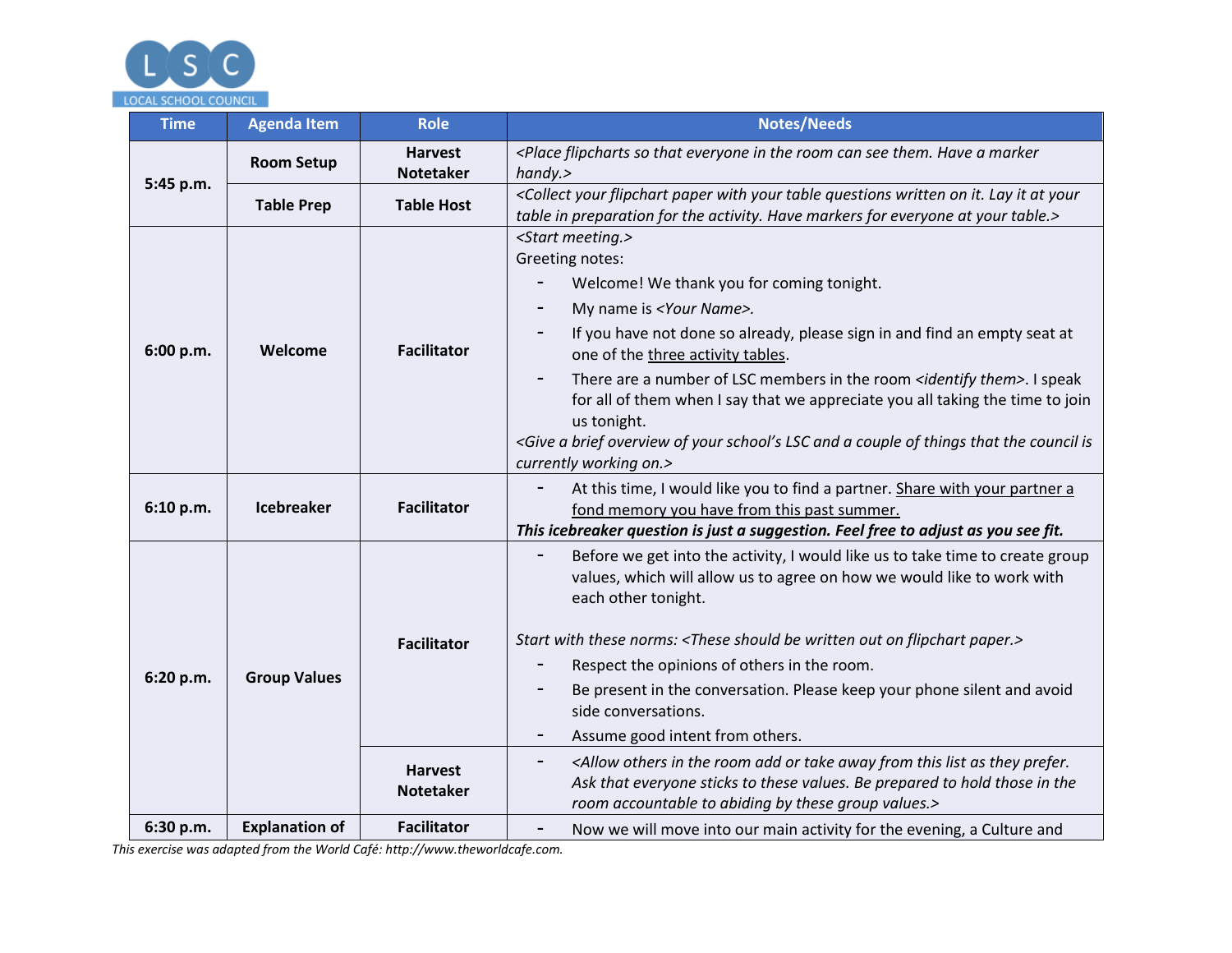

|           | <b>Exercise</b>                 |                    | Climate Assessment using a well-known model designed to lift up and<br>empower the diverse voices of our school community.                                                                                                                                                                                                                |
|-----------|---------------------------------|--------------------|-------------------------------------------------------------------------------------------------------------------------------------------------------------------------------------------------------------------------------------------------------------------------------------------------------------------------------------------|
|           |                                 |                    | This activity will enable our LSC and principal to assess the current school<br>environment and understand your desire for future work.                                                                                                                                                                                                   |
|           |                                 |                    | Please be open during this exercise. This is an opportunity for you to offer<br>your feedback. Be as honest as you feel comfortable.                                                                                                                                                                                                      |
|           |                                 |                    | As you may have realized, there are members of the LSC at each table.<br>They will serve as your table hosts and notetakers. Your table hosts will<br>help guide you through a total of three conversations as a group and your<br>notetaker will take his/her notes from the conversation.                                               |
|           |                                 |                    | You will have 15 minutes to have a conversation with each other. Thoughts<br>will be written on the flipchart paper on each table. When that time is up,<br>each table will share with the room what themes came up in their<br>conversations. You will then move around with the goal of finding yourself<br>at a table with new people. |
|           |                                 |                    | You will repeat this process until you have had three conversations,<br>prompted by all three questions. When all three rounds are completed,<br>you will stay in those seats until we finish the meeting.                                                                                                                                |
|           |                                 |                    | Let's begin our first round. Your first question is <tell group="" the<br="">first-round question.&gt; I will bring us back together in 15 minutes.</tell>                                                                                                                                                                                |
|           |                                 |                    | <each have="" question.="" same="" should="" table="" the=""></each>                                                                                                                                                                                                                                                                      |
|           |                                 | <b>Facilitator</b> | <each already="" and="" each<br="" flipchart="" have="" paper="" table="" utensils.="" will="" writing="">table host will present the question to the group and make sure that all<br/>ideas are captured.&gt;</each>                                                                                                                     |
|           |                                 |                    | <the also="" be="" by="" displayed="" powerpoint.="" question="" will=""></the>                                                                                                                                                                                                                                                           |
| 6:35 p.m. | <b>Table Share</b><br>(Round 1) |                    | Say hello to everyone. Allow everyone the chance to introduce one another.                                                                                                                                                                                                                                                                |
|           |                                 |                    | Read the question aloud.                                                                                                                                                                                                                                                                                                                  |
|           |                                 | <b>Table Host</b>  | Allow participants to freely share and encourage comments from all<br>members to keep the conversation flowing. Let them know you are<br>expecting this to become a discussion, so they can comment as many times<br>as they find necessary.                                                                                              |
|           |                                 |                    | When the 15 minutes are almost up, ask for a volunteer to share with the                                                                                                                                                                                                                                                                  |

*This exercise was adapted from the World Café: http://www.theworldcafe.com.*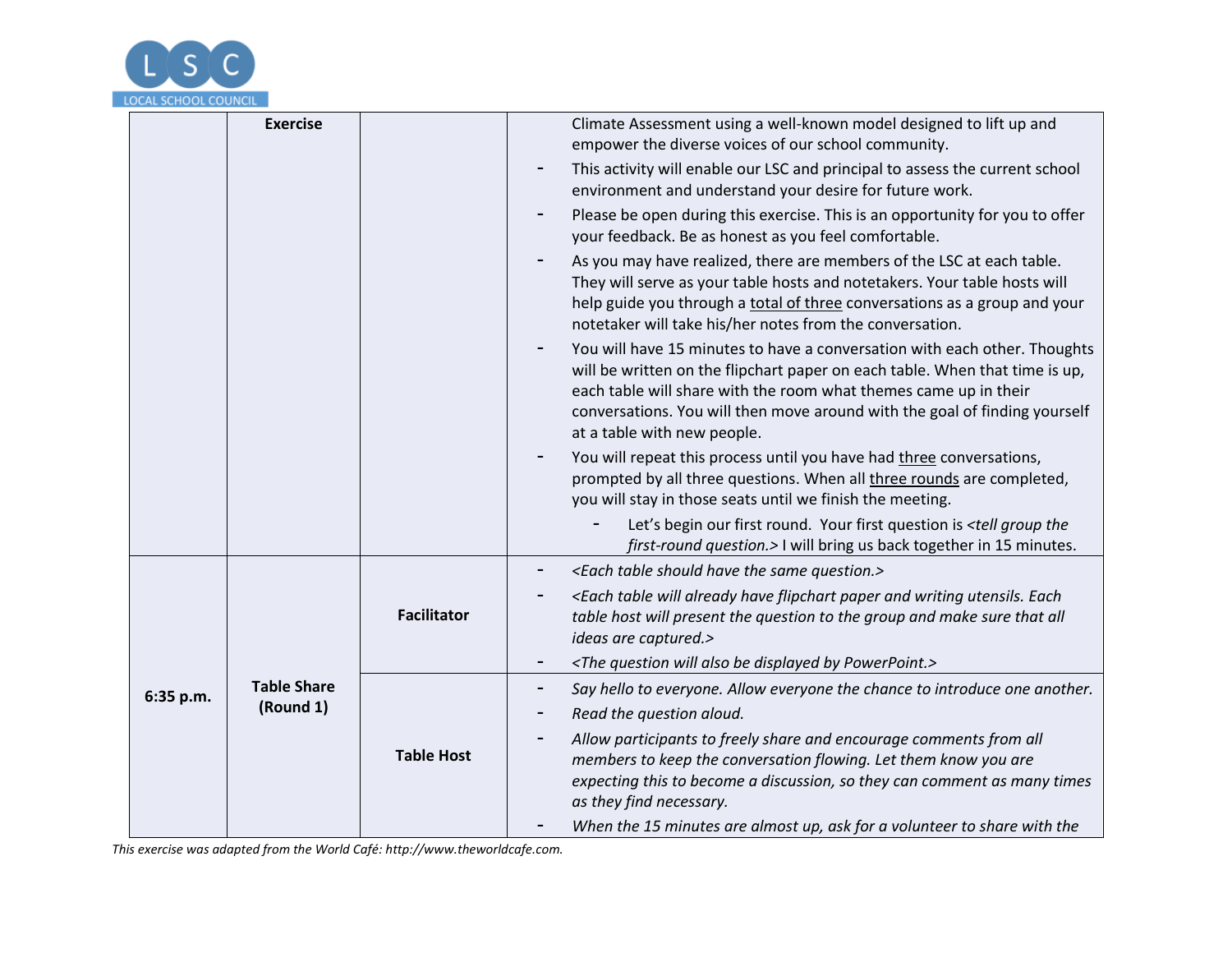

|                                              |                             |                    | room what the group talked about.                                                                                                                                                                                                                                                                                                                                                                                    |
|----------------------------------------------|-----------------------------|--------------------|----------------------------------------------------------------------------------------------------------------------------------------------------------------------------------------------------------------------------------------------------------------------------------------------------------------------------------------------------------------------------------------------------------------------|
| 6:50 p.m.<br><b>Harvest</b><br>(Round 1)     |                             | <b>Facilitator</b> | <stop and="" attention="" bring="" conversations="" group="" group.="" small="" the="" to="" whole=""><br/>You were having some great conversations. We are going to take a few<br/>minutes to share what we all talked about at our tables. Can we have a<br/>representative from each group volunteer to share some ideas that came<br/>out of your discussion?</stop>                                             |
|                                              |                             | <b>Notetaker</b>   | <allow briefly="" each="" from="" ideally="" ideas.="" person<br="" share="" someone="" table="" to="">will take no more than one minute to share. While ideas are being shared,<br/>write down a few key common ideas for the room to see.&gt;</allow>                                                                                                                                                              |
| 6:55 p.m.                                    | <b>Group Switch</b>         | <b>Facilitator</b> | <instruct a="" encouraging="" find="" groups="" new="" rotate="" table,="" table<br="" them="" to="">-<br/>with individuals they have not yet talked to today. As soon as all group<br/>members have joined the new table, groups will complete the Harvest step<br/>again.&gt;</instruct>                                                                                                                           |
|                                              |                             | <b>Table Host</b>  | Say hello to everyone. Allow everyone the chance to introduce one another.                                                                                                                                                                                                                                                                                                                                           |
| <b>Table Share</b><br>7:00 p.m.<br>(Round 2) |                             | <b>Facilitator</b> | <each have="" question.="" same="" should="" table="" the=""><br/>-<br/><each already="" and="" each<br="" flipchart="" have="" paper="" table="" utensils.="" will="" writing="">table host will present the question to the group and make sure that all<br/>ideas are captured.&gt;<br/><the also="" be="" by="" displayed="" powerpoint.="" question="" read="" th="" the="" to<="" will=""></the></each></each> |
|                                              |                             | <b>Table Host</b>  | the group.><br>Read the question aloud.<br>-<br>Allow participants to freely share and encourage comments from all<br>members to keep the conversation flowing. Let them know you are<br>expecting this to become a discussion, so they can comment as many times<br>as they find necessary.<br>When the 15 minutes are almost up, ask for a volunteer to share with the<br>-<br>room what the group talked about.   |
| 7:15 p.m.                                    | <b>Harvest</b><br>(Round 2) | <b>Facilitator</b> | <stop and="" attention="" bring="" conversations="" group="" group.="" small="" the="" to="" whole=""><br/>Now we are going to take a few minutes to share what we all talked about<br/>at our tables. Can we have a representative from each group volunteer to<br/>share some ideas that came out of your discussion?</stop>                                                                                       |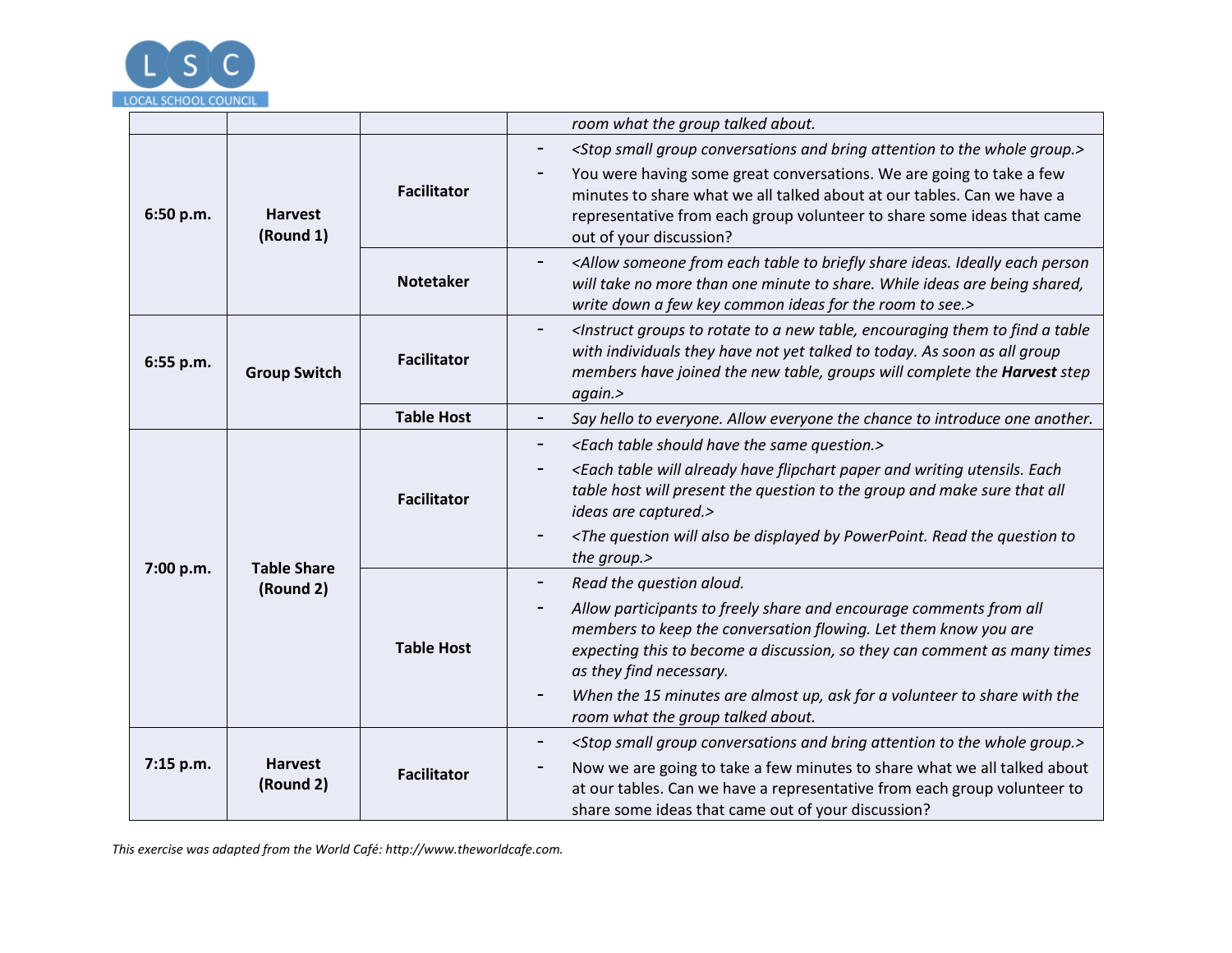

|                                              |                     | <b>Notetaker</b>                                                                                       | <allow briefly="" each="" from="" ideally="" ideas.="" person<br="" share="" someone="" table="" to="">will take no more than one minute to share. While ideas are being shared,<br/>write down a few key common ideas for the room to see.&gt;</allow>                                                                                          |
|----------------------------------------------|---------------------|--------------------------------------------------------------------------------------------------------|--------------------------------------------------------------------------------------------------------------------------------------------------------------------------------------------------------------------------------------------------------------------------------------------------------------------------------------------------|
| 7:20 p.m.                                    | <b>Group Switch</b> | <b>Facilitator</b>                                                                                     | <instruct a="" encouraging="" find="" groups="" new="" rotate="" table,="" table<br="" them="" to=""><math display="block">\qquad \qquad \blacksquare</math><br/>with individuals they have not yet talked to today. As soon as all group<br/>members have joined the new table, groups will complete the Harvest step<br/>again.&gt;</instruct> |
|                                              |                     | <b>Table Host</b>                                                                                      | Say hello to everyone. Allow everyone the chance to introduce one another.                                                                                                                                                                                                                                                                       |
|                                              |                     | <b>Facilitator</b>                                                                                     | <each have="" question.="" same="" should="" table="" the=""></each>                                                                                                                                                                                                                                                                             |
| <b>Table Share</b><br>7:25 p.m.<br>(Round 3) |                     |                                                                                                        | <each already="" and="" each<br="" flipchart="" have="" paper="" table="" utensils.="" will="" writing="">table host will present the question to the group and make sure that all<br/>ideas are captured.&gt;</each>                                                                                                                            |
|                                              |                     | The question will also be displayed by PowerPoint. Read the question to the<br>group.                  |                                                                                                                                                                                                                                                                                                                                                  |
|                                              |                     | Say hello to everyone. Allow everyone the chance to introduce one another.<br>Read the question aloud. |                                                                                                                                                                                                                                                                                                                                                  |
|                                              |                     | <b>Table Host</b>                                                                                      | Allow participants to freely share and encourage comments from all<br>members to keep the conversation flowing. Let them know you are<br>expecting this to become a discussion, so they can comment as many times<br>as they find necessary.                                                                                                     |
|                                              |                     |                                                                                                        | When the 15 minutes are almost up, ask for a volunteer to share with the<br>room what the group talked about.                                                                                                                                                                                                                                    |
|                                              |                     |                                                                                                        | <stop and="" attention="" bring="" conversations="" group="" group.="" small="" the="" to="" whole=""></stop>                                                                                                                                                                                                                                    |
| 7:40 p.m.                                    | <b>Harvest</b>      | <b>Facilitator</b>                                                                                     | are going to take a few minutes to share what we all talked about at our<br>tables. Can we have a representative from each group volunteer to share<br>some ideas that came out of your discussion?                                                                                                                                              |
|                                              | (Round 3)           |                                                                                                        | <move check-out="" on="" question.="" the="" to=""></move>                                                                                                                                                                                                                                                                                       |
|                                              |                     | <b>Notetaker</b>                                                                                       | <allow briefly="" each="" from="" ideally="" ideas.="" person<br="" share="" someone="" table="" to="">will take no more than one minute to share. While ideas are being shared,<br/>write down a few key common ideas for the room to see.&gt;</allow>                                                                                          |
| 7:45 p.m.                                    | <b>Check-Out</b>    | <b>Facilitator</b>                                                                                     | We are almost finished. I need you for just 10-15 more minutes. Now that                                                                                                                                                                                                                                                                         |

*This exercise was adapted from the World Café: http://www.theworldcafe.com.*